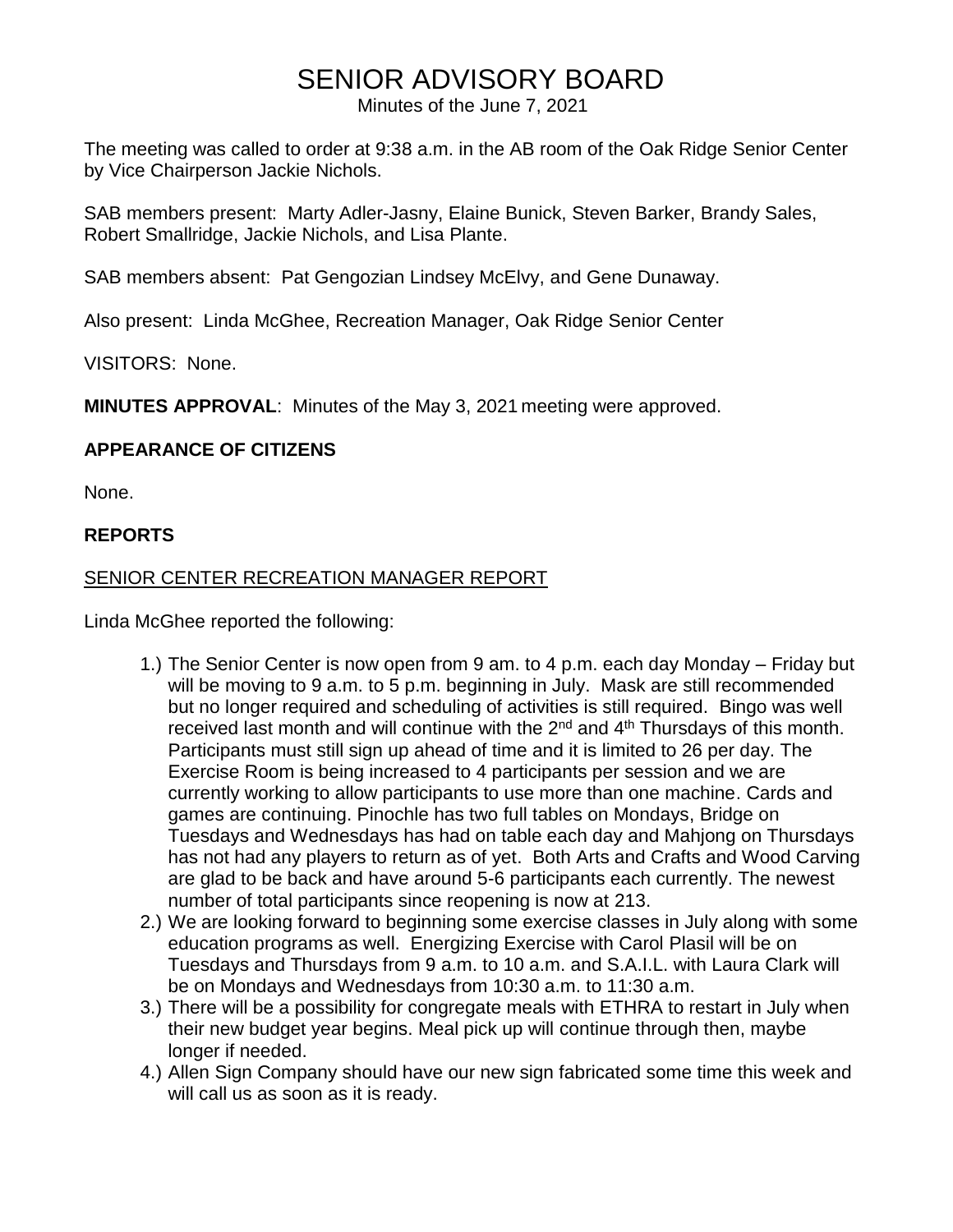## RECENT ACTIONS OF CITY COUNCIL

None

#### **NEW BUSINESS**

**None** 

### **UNFINISHED BUSINESS**

#### **Programming Committee**

Board Vice Chairperson Jackie Nichols began the discussion with the appointment of Marty Adler-Jasny as the Chairperson for the Programing Committee. Board Member Robert Smallridge made the motion and it was seconded by Lisa Plante. The motion passed by a unanimous vote of members present. Marty reported on the programming committee meeting that was held on May  $14<sup>th</sup>$ . She also mentioned that the library will be working with us for technology help as well as a new book group program beginning in fall. The next meeting will be held on June 18<sup>th</sup> and will also include stakeholders that currently use the Senior Center activities.

#### **Transportation**

Jackie Nichols tabled the discussion of the Transportation committee for a later date.

#### **Public Relations**

The discussion of the Public Relations Committee began with the appointment of Board Member Brandy Sales as the Chairperson for the Committee. Board Member Elaine Bunick made the motion and it was seconded by Board Member Lisa Plante. The motioned passed with the unanimous support of members present. Brandy discussed his foundations in video production and marketing and some of the difficulties of reaching seniors in general. He mentioned that the best approach would be to work on many different avenues such as word of mouth, online and email, churches and other gathering areas to name a few. He also mentioned the new video for the June Senior Center update being posted and out for participants to see with the help of the City's Communication Specialist Lauren Gray. He also mentioned getting back in touch with the Channel 12 person about getting the update with them as well.

### **ANNOUNCEMENTS**

Jackie Nichols mentioned possibly doing something to honor Al Skyberg's passing since he had been on the Senior Advisory Board for many years. She asked for members to think about options and get back at a later date.